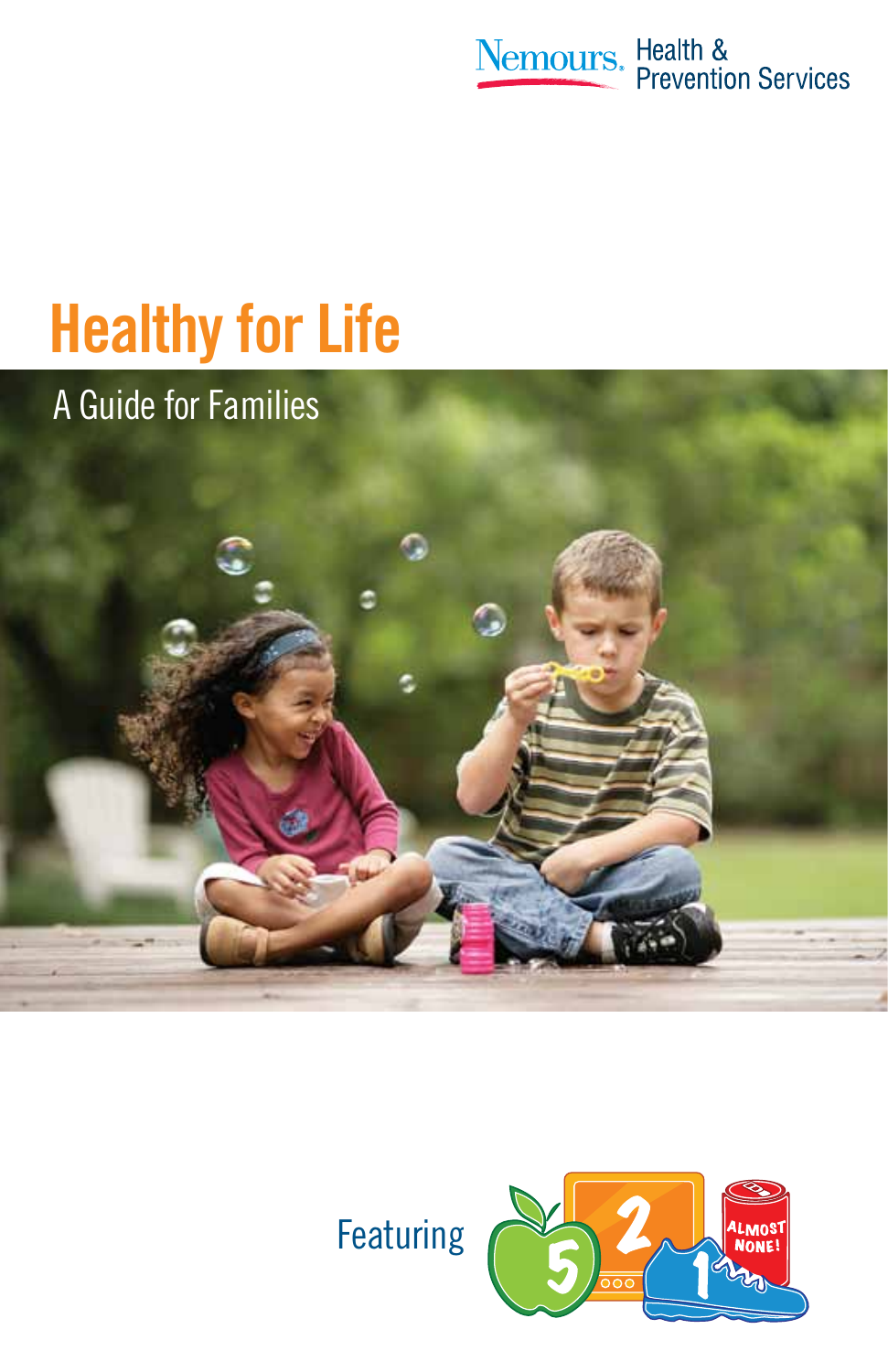

# **Shaping Habits for Life**

Nemours Health and Prevention Services (NHPS) is committed to helping stop the problem of childhood obesity. NHPS works with many organizations—schools, child care centers, primary care providers, youth-serving organizations—to help make it easier for children to eat healthy and be more physically active.

Almost one third of U.S. children aged 2 to 19 are overweight or obese. You can change this by helping your child grow up healthy.

Our message for a healthy life is *5-2-1-Almost None*. Following it can help your child eat better and be more physically active. It can help not only kids but adults too. Try to live *5-2-1-Almost None* and be a role model for your child!

Try the tips in this book for eating healthy and being active. Before you know it, you and your kids will be on your way to better health!

Be sure to visit **www.MakingKidsHealthy.org**. You can share your story and find other great tips!

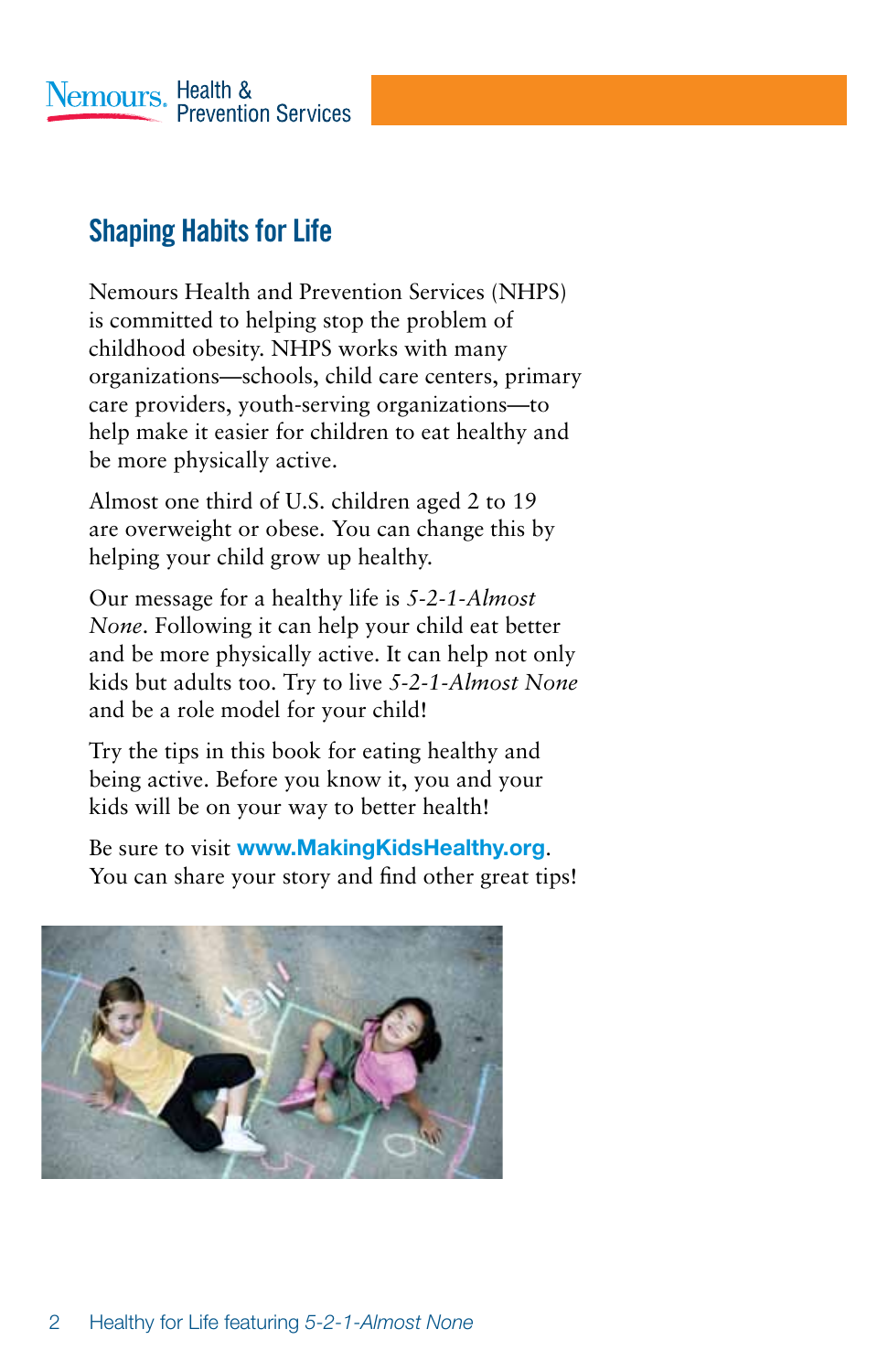

# **What's inside**

 $\overline{z}$ 

| Know your child's fitness level with the FITNESSGRAM® 12 |  |
|----------------------------------------------------------|--|
|                                                          |  |
|                                                          |  |
|                                                          |  |



**Together we can help our kids grow up healthy!**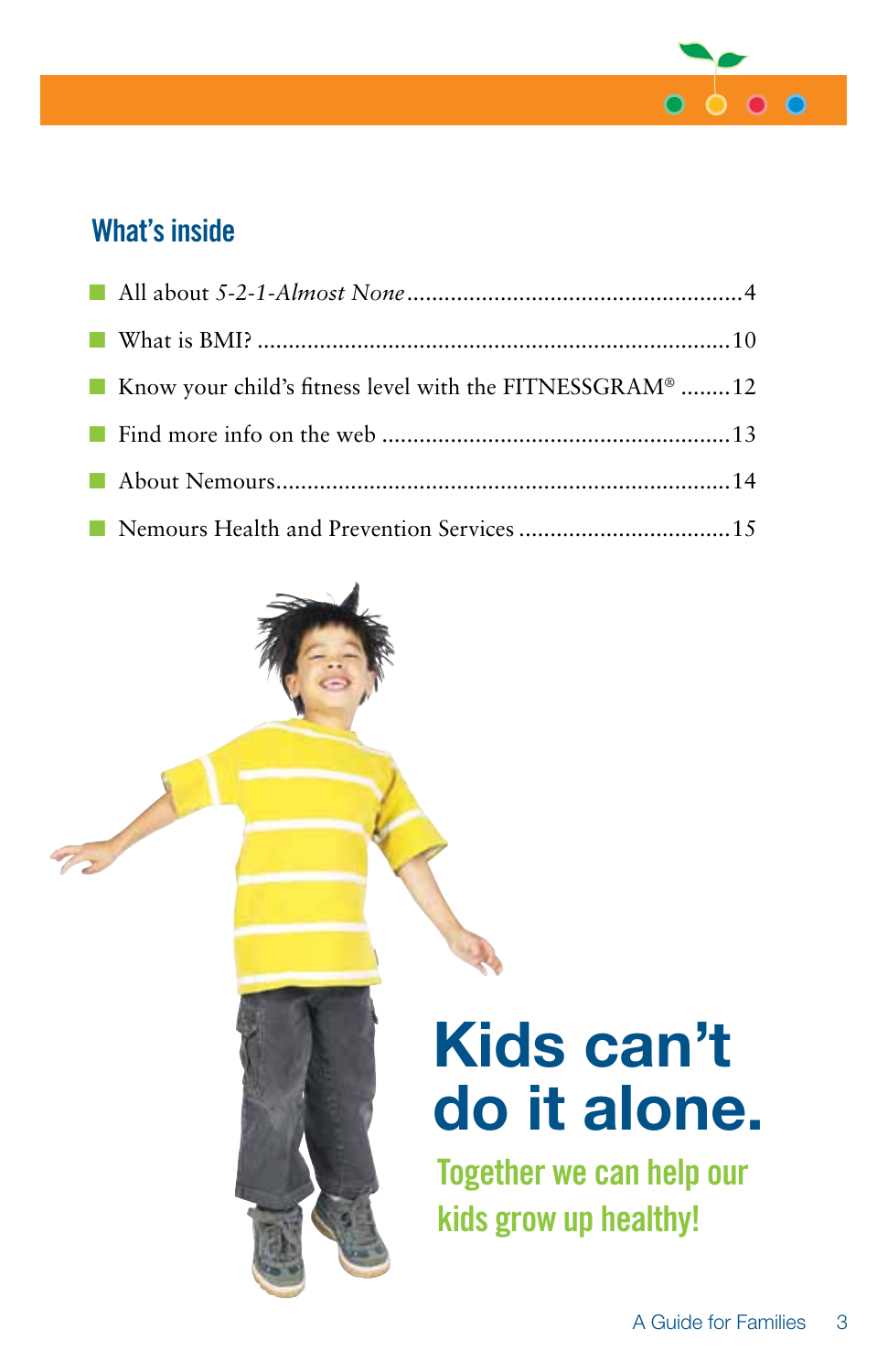# **All about 5-2-1-Almost None**

*5-2-1-Almost None* is our message for a healthy life. If you want to feel better and have more energy, try following it. You may not meet your goal each day but every effort counts!



- **Example 3 Stay healthy by eating FIVE or** more fruits and vegetables a day.
- **Be smart and watch no more than TWO** hours of screen time a day (TV, video games, playing on the computer).
- **n** Be physically active for at least ONE hour or more a day.

# **Example ALMOST NO sugary** drinks like soda and sports drinks.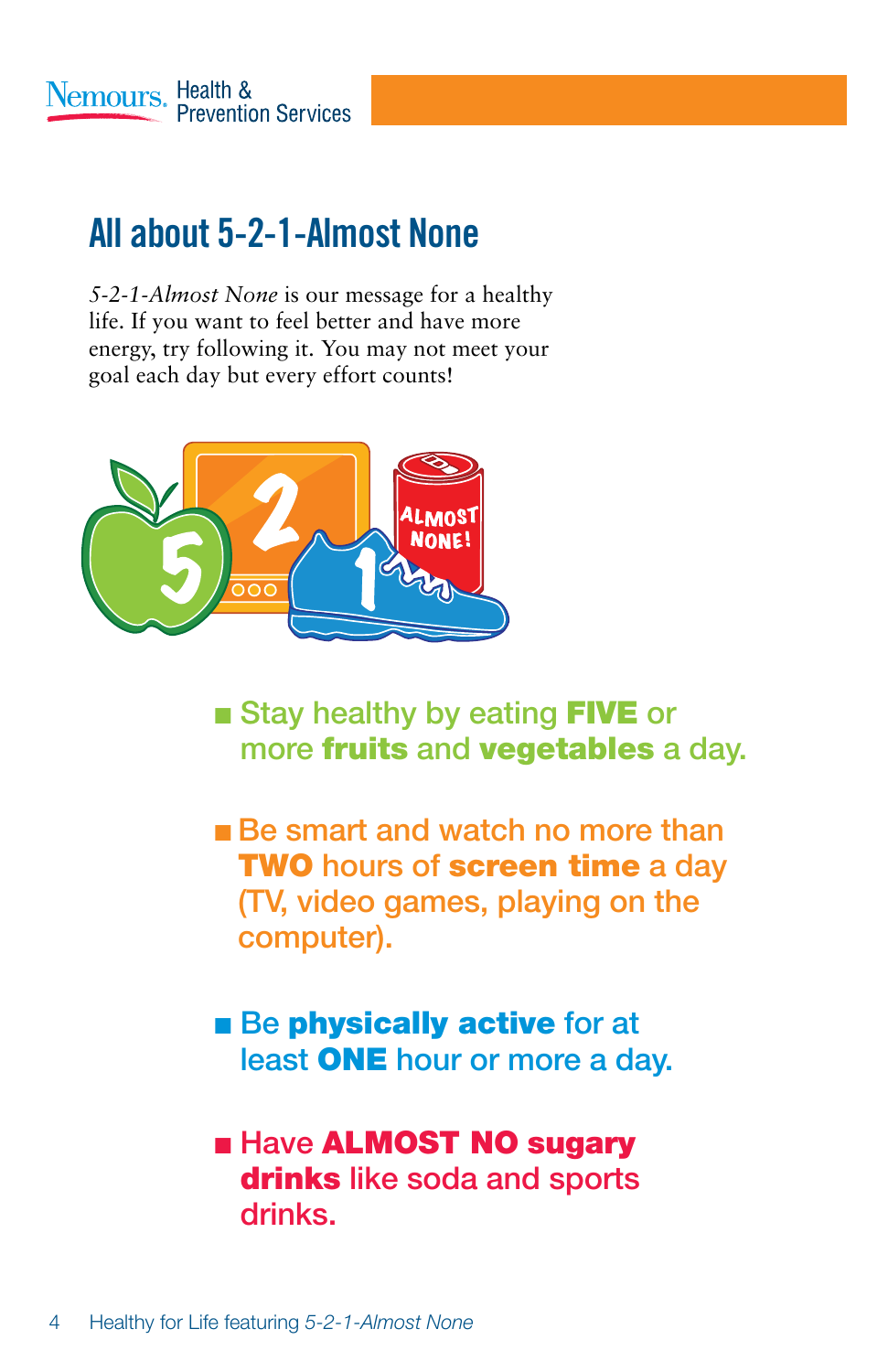



# **Did you know?**

You can have fruits and vegetables fresh, frozen, or canned (with no added sugar or salt). They are all good for you.

The more fruits and vegetables the better. You can eat them anytime.



# **Did you know?**

If your child watches more than 10 hours of TV a week, they may not do as well in school.

Children who have a TV in their bedroom do less homework. They often read less too.



# **Did you know?**

Being active for one hour or more every day can help your child get better grades in school.

One hour or more of moving your body is great for building strong muscles and bones.



# **Did you know?**

One 20-ounce bottle of soda has about 18 teaspoons of sugar, or one whole cup.

You would have to ride a bike for one hour to burn off the calories from that one soda.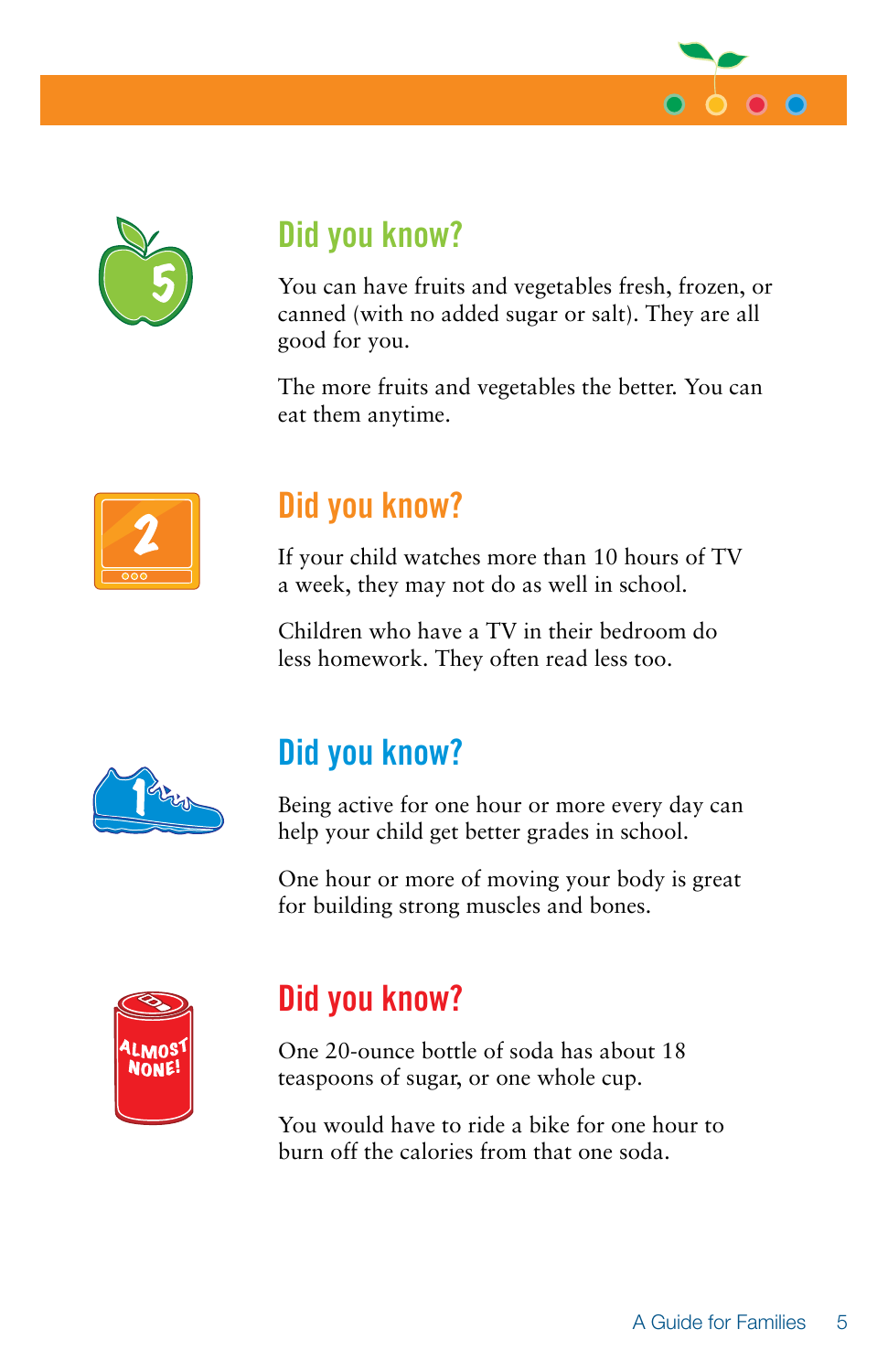# **Eat FIVE or more servings of fruits and vegetables a day**



Fruits and vegetables are key to a healthy diet. Most fruits and vegetables are full of nutrients. They are also low in calories and fat, and they are full of water and fiber, which makes them filling. For all of these reasons, they are a great choice for your family anytime.

#### **Are canned, frozen, or dried fruits and vegetables as healthy as fresh ones?**

Yes! But make sure they don't have added sugar, salt, or sauces. Buy fruits canned in juice. If you buy fruits canned in syrup, drain them and rinse with water.

- *Get your child involved*. Let them help you wash, cook, or chop the fruits and vegetables. They love to eat what they help to make.
- *Give your child a new fruit or vegetable* with their favorite old ones. It can take ten or more tries for kids to like a new food. So, if they don't like it the first time, try it again. They might surprise you!
- **n** Make sure there is a *fruit or vegetable choice* at every meal.
- n *Have fruits and vegetables where your child can see them.* Have them on the counter or in the fridge, and pre-cut for easier 'grab and go' snacks.
- *Be creative*. Add fruits and vegetables to pancakes, cereal, oatmeal, pasta, or sandwiches.
- **n** *Ask your child to help you choose* vegetables and fruits to buy when shopping. Try new ones every week.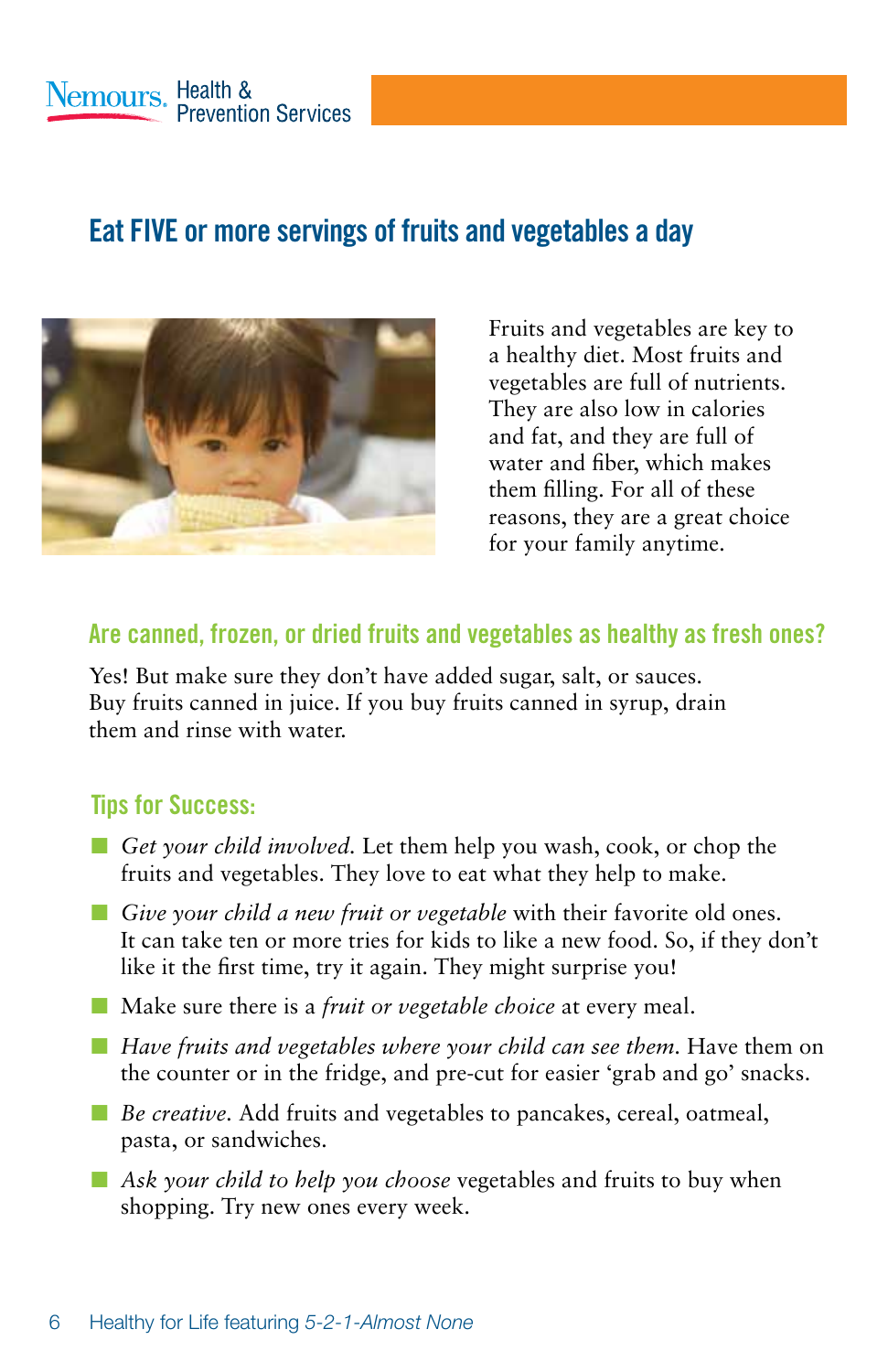

### **Watch no more than TWO hours of screen time a day**

Screen time includes TV, video games, and computer time (not related to schoolwork). Many children are spending six hours or more a day in front of a screen. Limiting screen time to no more than two hours a day can have a direct effect on their overall health.



#### **How do I get my child to turn off the TV or computer?**

Give your kids a screen time allowance. Help them make a list of the shows they really want to watch or games they really want to play. Make a log to track their screen time. Set a timer. Once two hours are up, find other fun things to do together. When your children reduce their screen time, give them a reward.

- *Try reading and crafts*. Have books, magazines, and puzzles around.
- *Go to the park or playground*. Maybe take a walk around the neighborhood. Go together as a family. It's a great chance to be active together.
- *Instead of turning on the TV*, turn on some music and have fun singing or dancing together.
- *Turn off the TV during dinner* and take time to hear about your child's day. Talk about your child's highs and lows for the day.
- *Learn more about turning off the TV* and find resources like TV budgets, Unplugged TV Guide, and fun things to do inside and outdoors. Visit **www.MakingKidsHealthy.org/TV**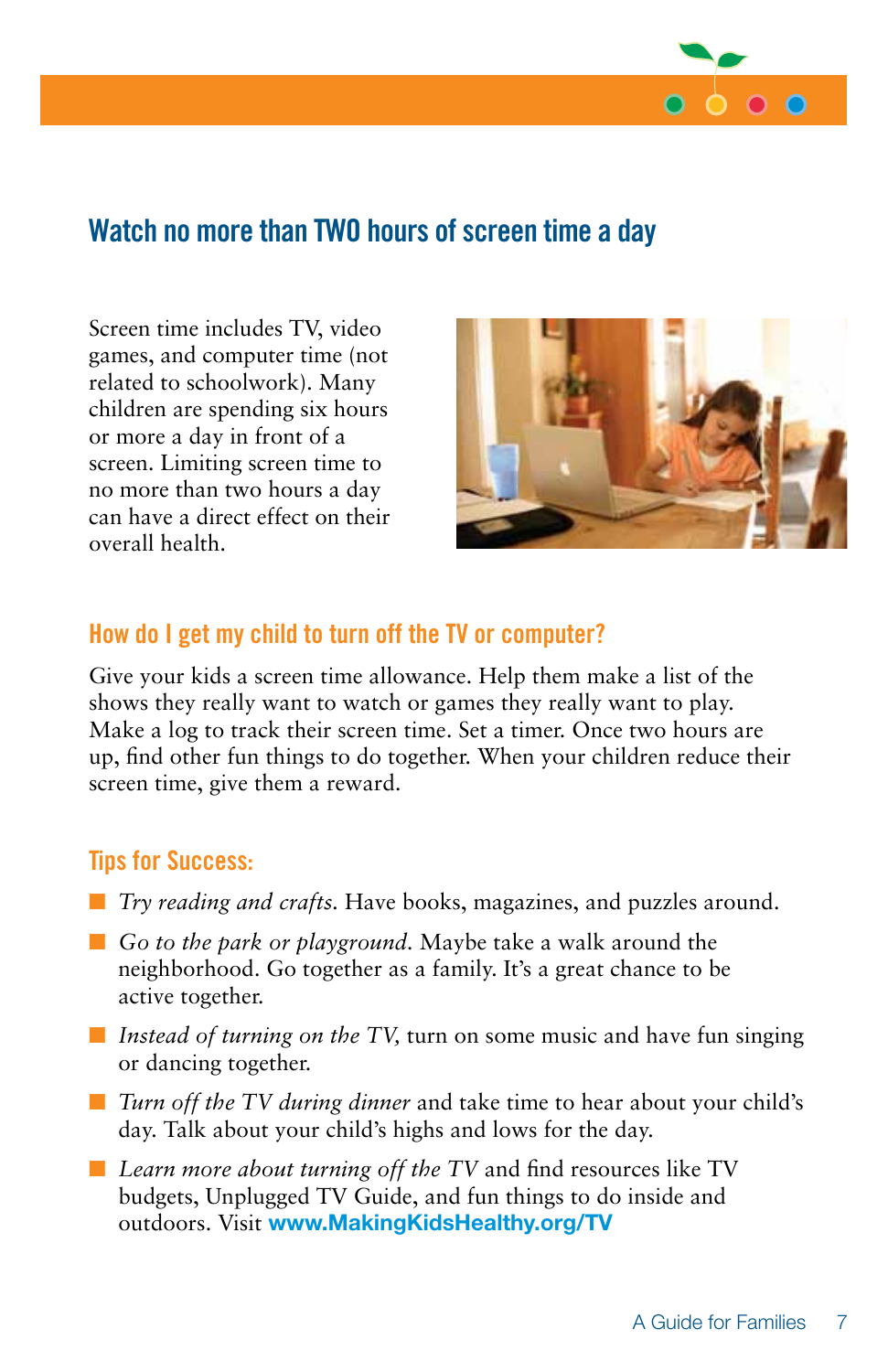### **Keep active for ONE hour or more every day**

Physical activity means moving your body. Most kids and adults do not move their bodies enough each day. One hour of activity is what kids need daily. Adults should be active for 30 minutes every day. If your heart is pumping fast, you are being active. Try to get breathless once each day!



Being active helps our bodies stay strong and healthy. Kids who are active may do better in school, have more energy, and sleep better.

- *Be active together*. Being active with your family is fun! Talk with your kids while walking the dog or shooting hoops.
- *Add more activity to the things you do.* Park your car farther away from store entrances. Take the stairs instead of the elevator.
- *Set up a safe area in your home* where you can play—bad weather is no excuse.
- **n** *Plan active family fun for the weekend*. Try hiking, jumping rope, hula hooping, swimming in the local pool, or tossing a Frisbee in the park.
- **n** *Pick some activities that are hard and easy.* Try walking slow and dancing fast.
- *Throw a "move it" party!* Turn up the music and dance!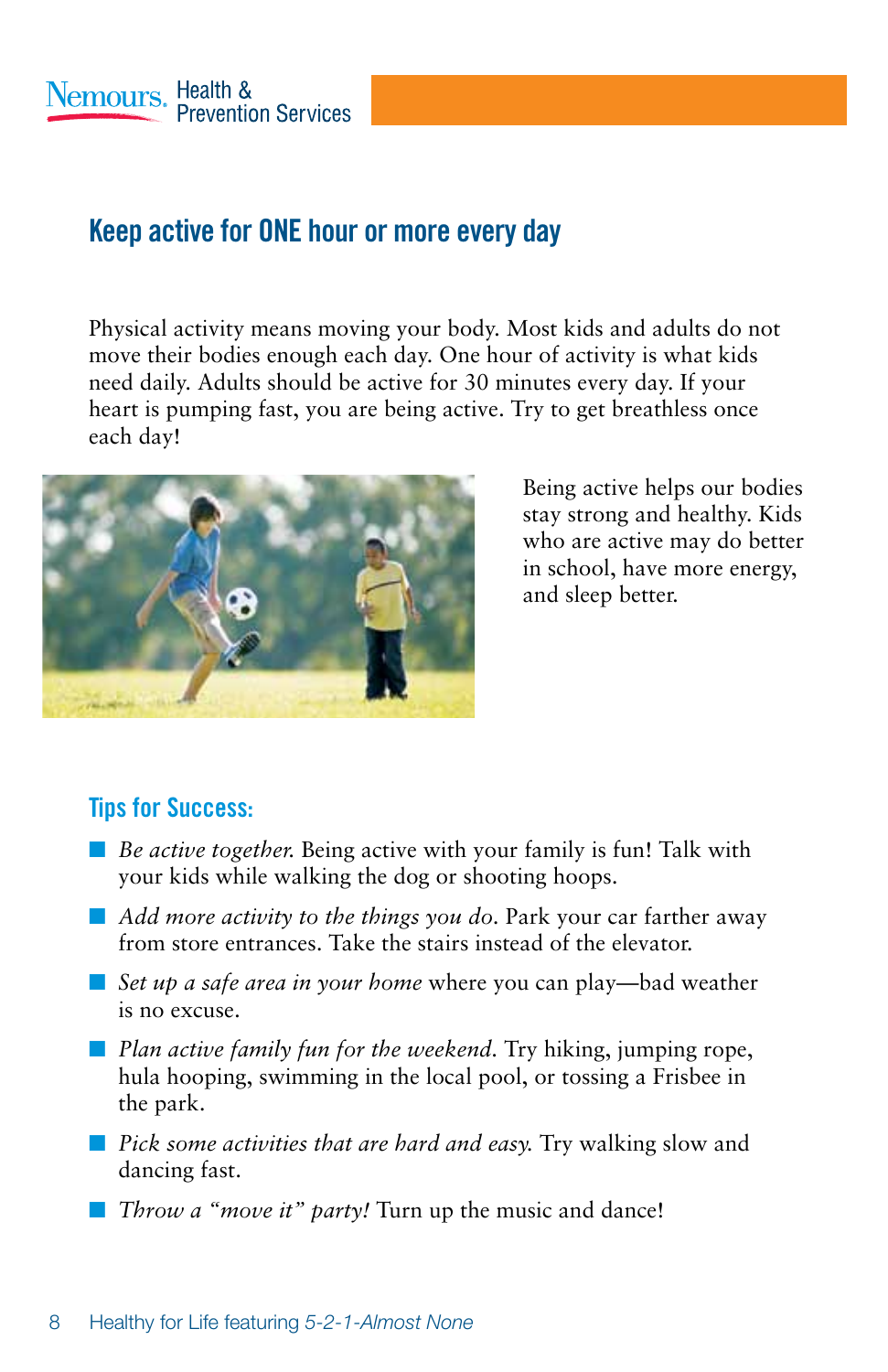

### **Have ALMOST NO sugary drinks**

Sugary drinks include sodas and sports drinks. The best choices are water, fat-free or 1% milk, or half cup of 100% juice.

Sugary drinks are not good for your body. They have added sugars and almost no nutrients. Healthy drinks have the nutrients your body needs.



Kids today are drinking too much soda. The amount of soda they drink increases every year. The average teenage boy drinks two cans of soda a day. That's more than 700 cans a year! A teenage girl drinks on average almost one and a half cans of soda each day. That's more than 500 cans per year!

- *When thirsty*... THINK WATER. Keep water on hand to quench thirst. Add flavor to your water with fruit or vegetable slices.
- *Start at home*. When you go to the store, buy healthy drinks instead of sugary drinks. Your children learn from you. Let them see you choose healthier drinks.
- *Change what you drink with meals*. Serve water or fat-free milk at meals and snack time.
- *Limit 100% juice* to a half cup (4 oz.) per day. Water and fat-free or 1% milk are the best drinks for kids two and up.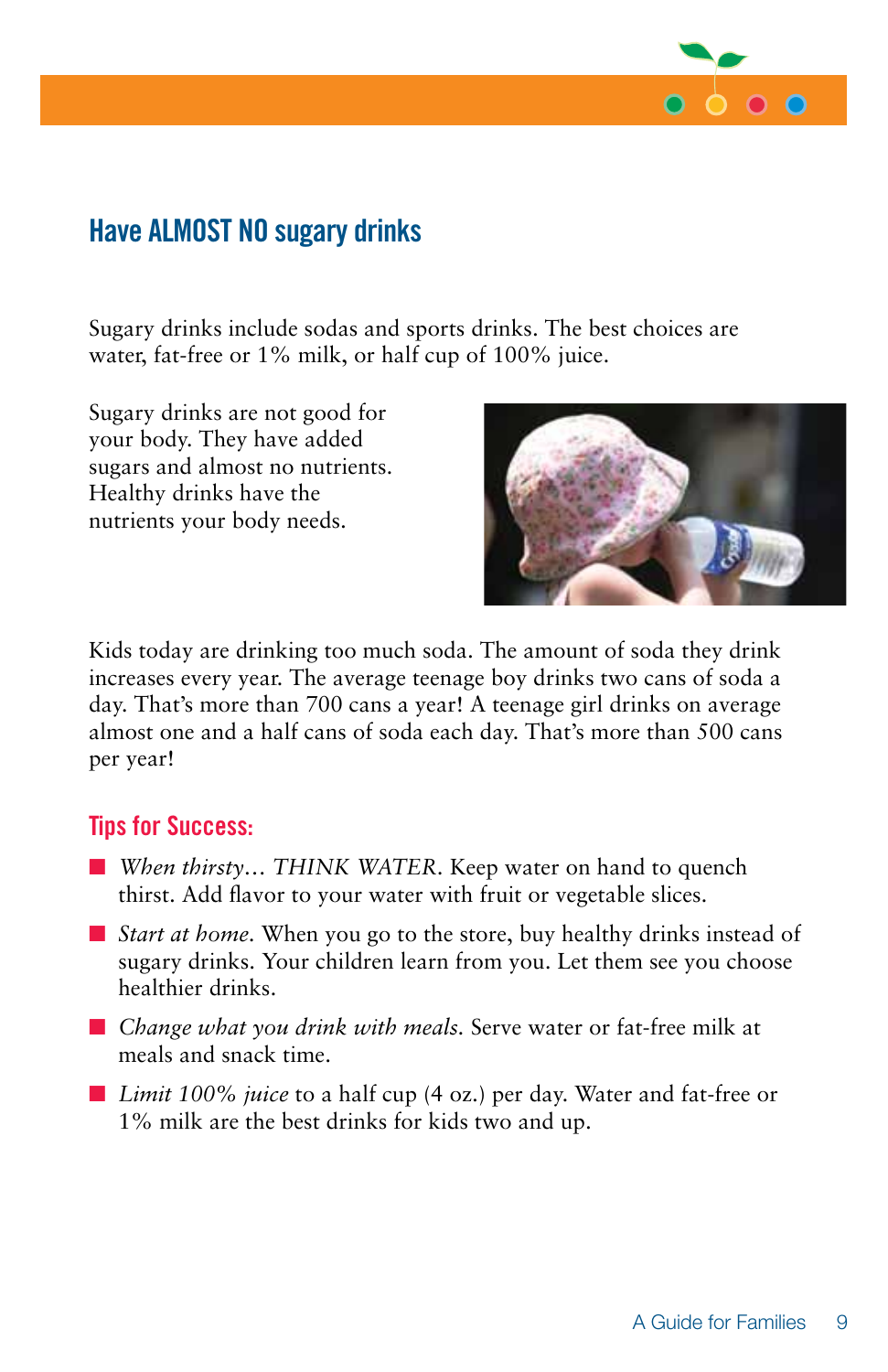Nemours, Health & **Prevention Services** 

### **What is BMI?**

Body Mass Index (BMI) is an estimate of a person's body fat. Your child's doctor can best measure their BMI.

Using height, weight, age, and gender, BMI ranks children in one of four categories:

- **n** Underweight
- $\blacksquare$  Healthy weight
- **n** Overweight
- n Obese



An overweight child may have too much body fat. Too much body fat can lead to illness or other health problems. It is also more likely they will be overweight as adults. Obesity can lead to diabetes, high blood pressure, heart disease, and other health problems, even in children. Children who are underweight may also have health risks.

It is rare, but a child's BMI may be high because they are very muscular. Muscular children do not have a high risk of health problems. Talk to your health care provider to find out more about your child's BMI. To learn about BMI for kids and teens, go to: **www.kidshealth.org/parent/ nutrition\_fit/nutrition/bmi\_charts.html**

# **Once I know my child's BMI category… what should I do?**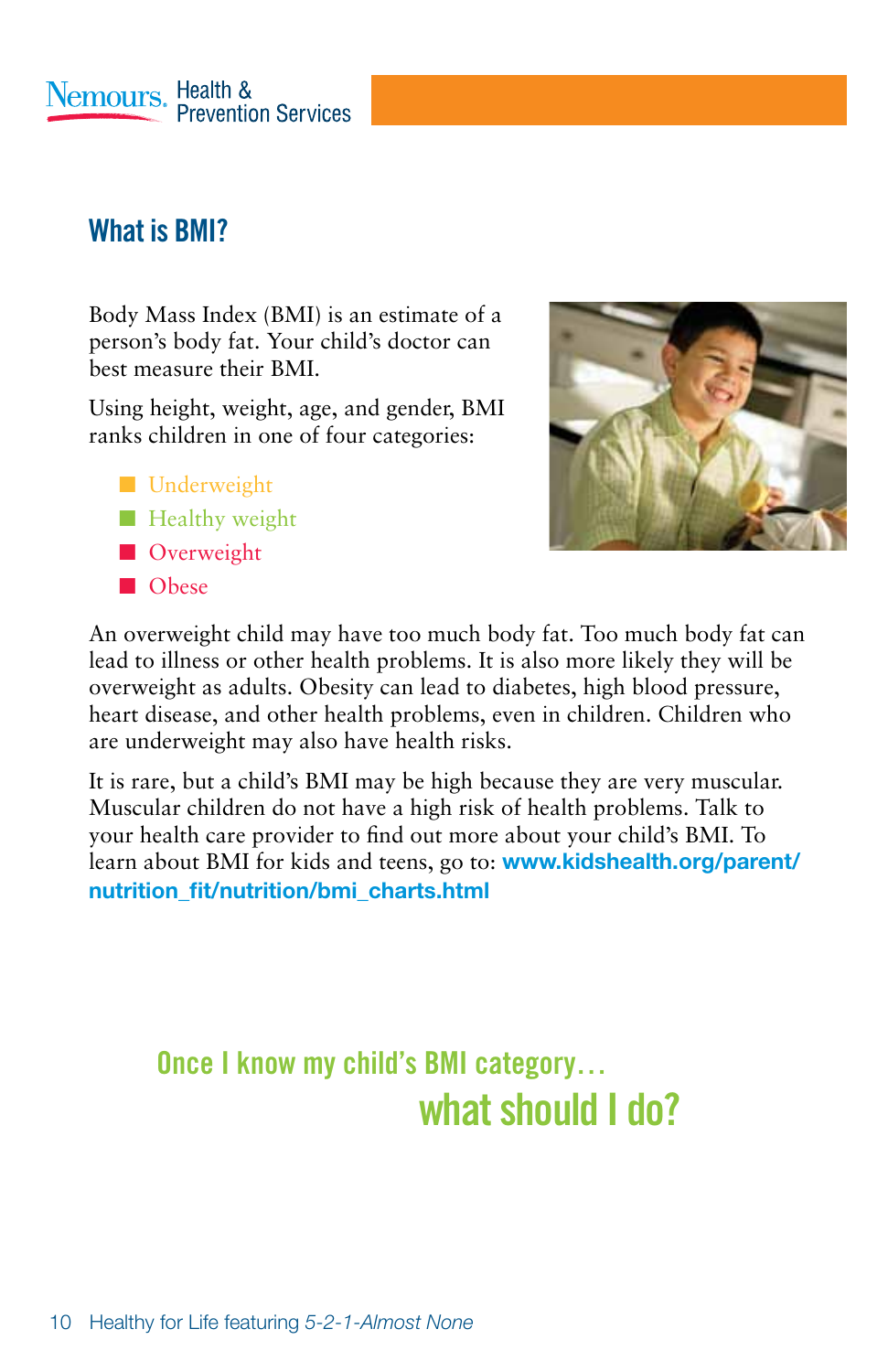

# **If your child is . . .**

#### **Overweight or obese**

If your child's BMI is above the healthy weight range, you should talk with your child's doctor. You can also help by:

- Making healthier choices using 5-2-1-Almost None.
- Making changes for your whole family. Do not focus on one child.
- $\blacksquare$  Letting your child choose their activities and healthy foods.

#### **Don't put your child on a "diet" unless directed to do so by your doctor.**

#### **Healthy Weight**

If your child's BMI is in the healthy weight range, you can help your child to stay in this range by:

- Making healthier choices using 5-2-1-Almost None.
- $\blacksquare$  Letting your child choose their activities and healthy foods.
- **n** Asking your child's doctor to check your child's BMI each year

#### **Underweight**

If your child's BMI is below the healthy weight range, you should talk with your child's doctor. You can help by:

- Making healthier choices using 5-2-1-Almost None.
- $\blacksquare$  Letting your child choose their activities and healthy foods. Even if your child is thin, they still need to eat right and be active.
- $\blacksquare$  Encouraging your child not to try to gain weight—unless told to by their doctor.

#### **If you are concerned about your child's weight, talk to their health care provider.**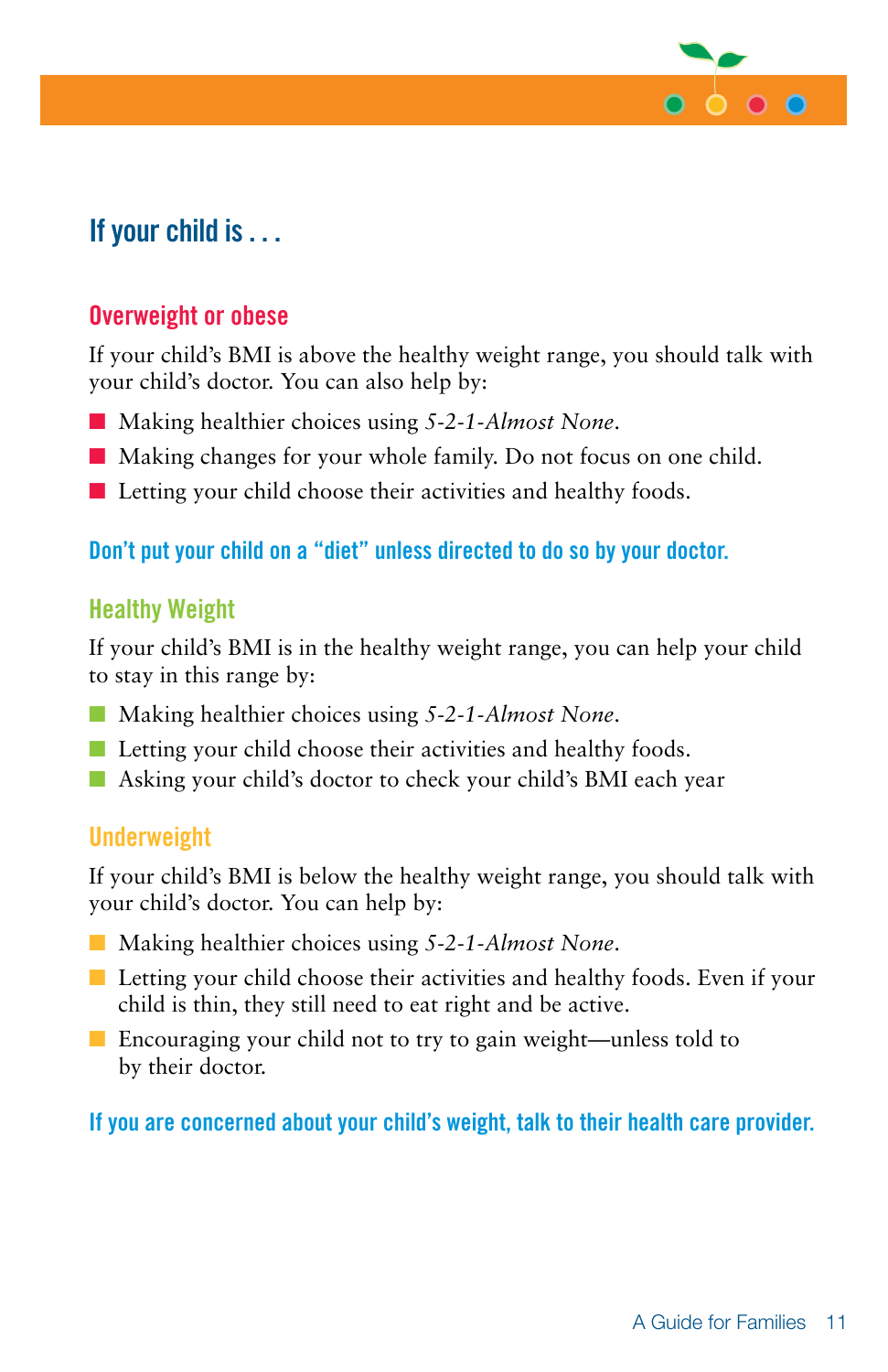# **Know your child's fitness level with the FITNESSGRAM®**

FITNESSGRAM is a tool many schools are using to measure the fitness of their students. If your child is in fourth, seventh, ninth, or tenth grade in a Delaware public school, you may receive a FITNESSGRAM report.

This report provides information about your child's current fitness level. Physical education teachers and families can use this information to help students improve their fitness.

FITNESSGRAM measures your child's:

- $\blacksquare$  strength how strong
- $\blacksquare$  endurance time active
- $\blacksquare$  flexibility stretching and bending
- $\blacksquare$  aerobic capacity how well their body uses oxygen

Using these five tests:

- $\Box$  *Curl-Up* measures stomach strength and endurance
- *Trunk Lift* measures lower back strength and flexibility
- **n** *Push-Up* measures upper body strength and endurance
- *Sit and Reach* measures lower body flexibility
- **n** *PACER* a timed running test that measures aerobic capacity

#### **As a parent, what should you do with this information?**

If your child scored in the Healthy Fitness Zone, keep up the good work! Help your child follow *5-2-1-Almost None* to stay healthy and fit.

If your child did not reach the Healthy Fitness Zone for all five tests, try to find ways to help your child get more active. See page 8 for more tips.

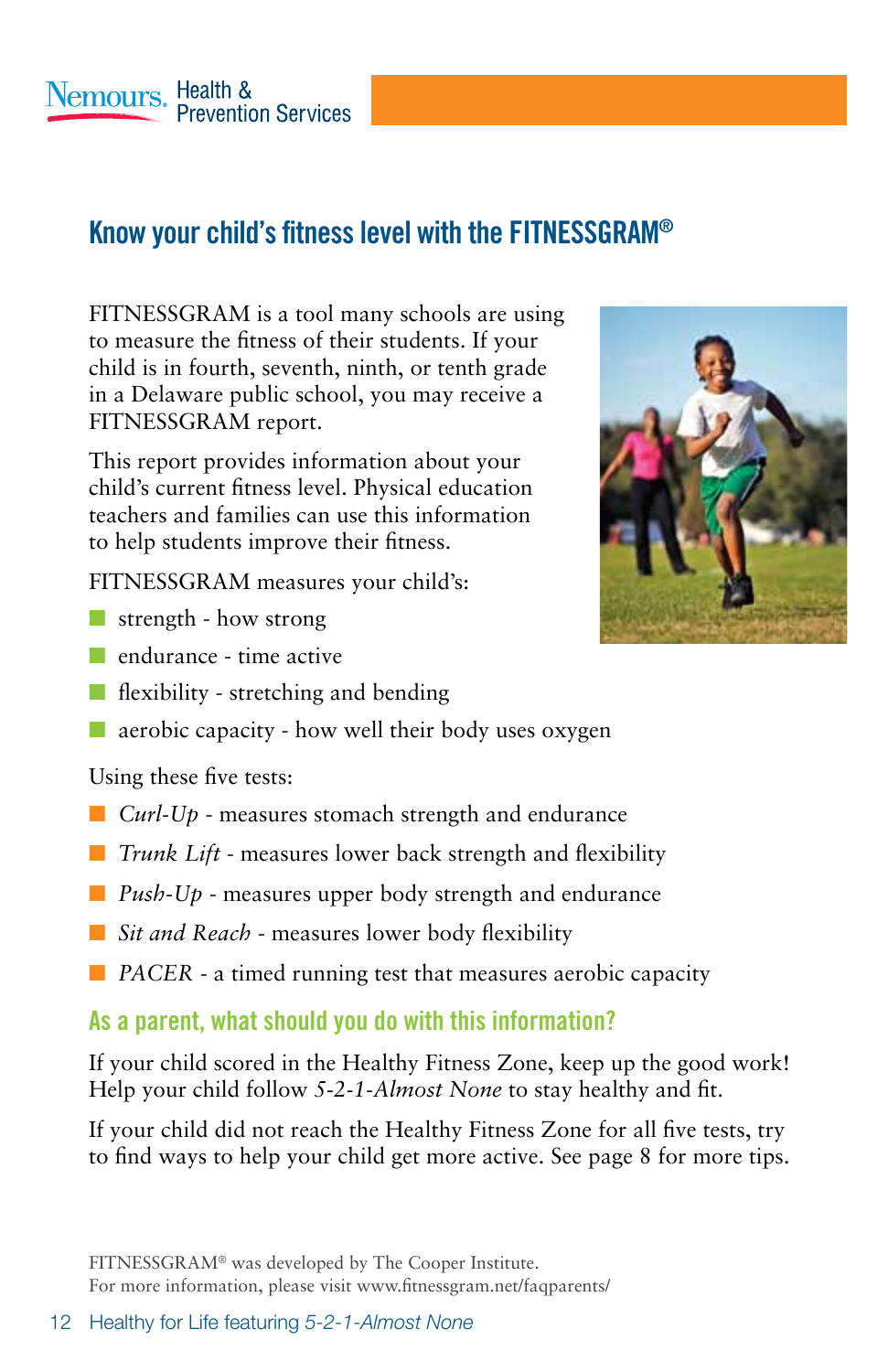

### **Find more info on the web**

You can get more information to help you and your family stay healthy at:

**n Making Kids Healthy** - This website is a great resource for parents. It includes articles, tips, and other useful information. You can even share your own success story. Visit **www.MakingKidsHealthy.org** 



- **n Mighty Timoneers** This fun website for kids has cartoons, tips, games, and videos. It explains how they can eat better and be more active. Visit **www.MightyTimoneers.com**
- KidsHealth This website is for kids, teens, and parents. It offers expert health information, articles, tips, and games. Visit **www.kidshealth.org**
- Get Up and Do Something This website is for families. It has tools to help you lead a healthier life. Visit **www.getupanddosomething.org**
- We Can! (Ways to Enhance Children's Activity & Nutrition) This program is from the National Institutes of Health (NIH). It provides simple tips and materials for children. It helps them be active and practice healthy eating. Visit the We Can! website at **www.nhlbi.nih. gov/health/public/heart/obesity/wecan/index.htm**
- **n Fruits and Veggies: More Matters** This is an online program from The Produce for Better Health Foundation. It has easy to use cooking advice, shopping tips, and more. Visit **www.fruitsandveggiesmorematters.org**
- Kidnetic This website is for kids. It offers cool games, simple recipes, and hints on how to be more active. The site also offers the Kidnector – where kids can send a message to their parents and e-mail about health and fitness. Visit **www.kidnetic.org**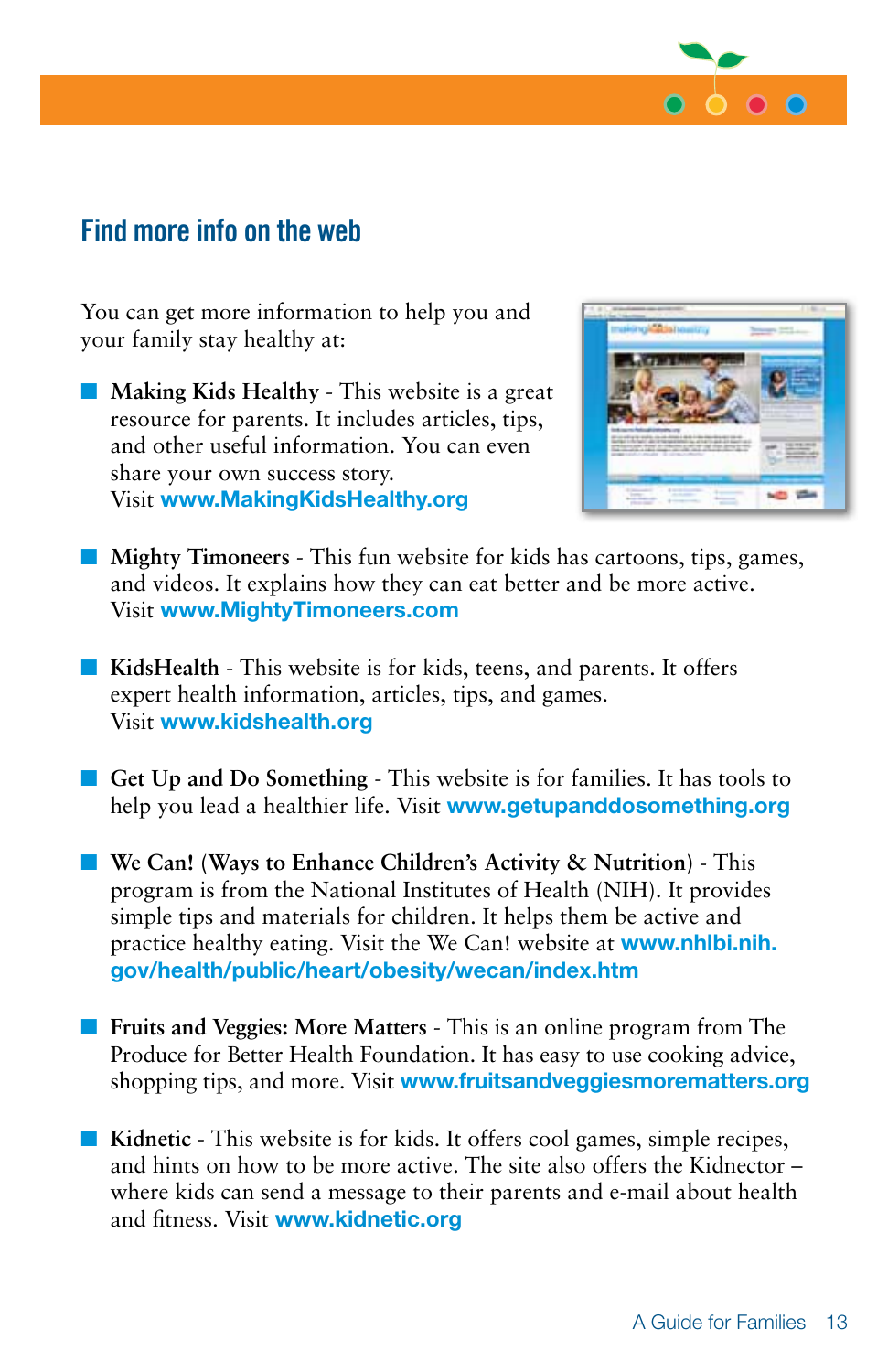# **About Nemours**

Nemours is one of the nation's premier pediatric health systems, operating the Alfred I. duPont Hospital for Children and outpatient practices throughout the Delaware Valley and Northern and central Florida.

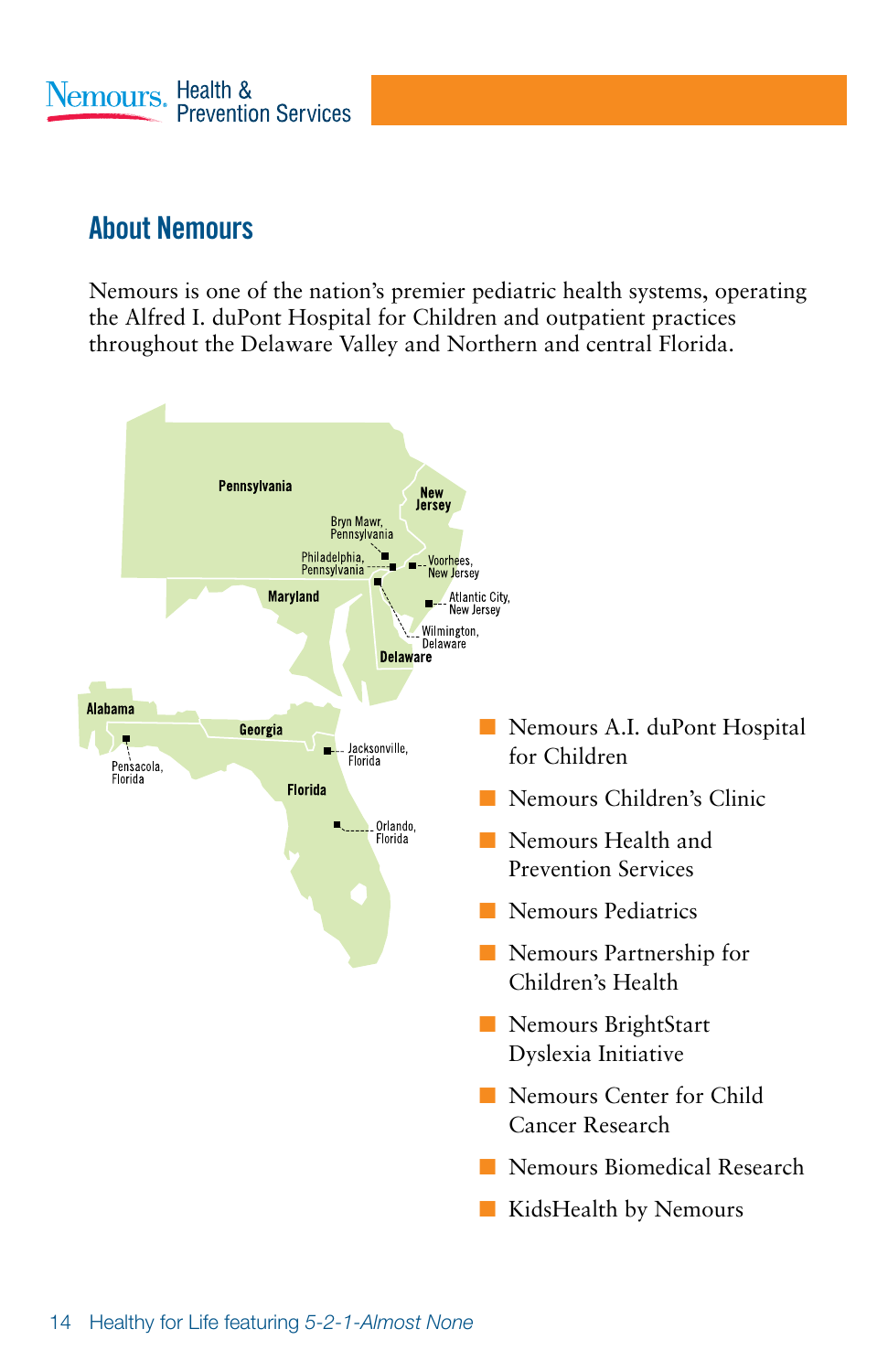

### **Nemours Health and Prevention Services**

Nemours Health and Prevention Services (NHPS) looks at the health of the whole child within his or her family and community. NHPS works with families, community partners, policy makers, schools, child care centers, and primary care practices to help children grow up healthy. Our goal is to make changes in policies and practices that promote child health.

The organization's initial focus is the prevention of childhood obesity. The physical and emotional effects of childhood obesity are profound. NHPS' mission is to make healthy changes that impact kids' lives through the promotion of our formula for a healthy lifestyle: *5-2-1-Almost None*.





# **Visit www.GrowUpHealthy.org to learn more!**